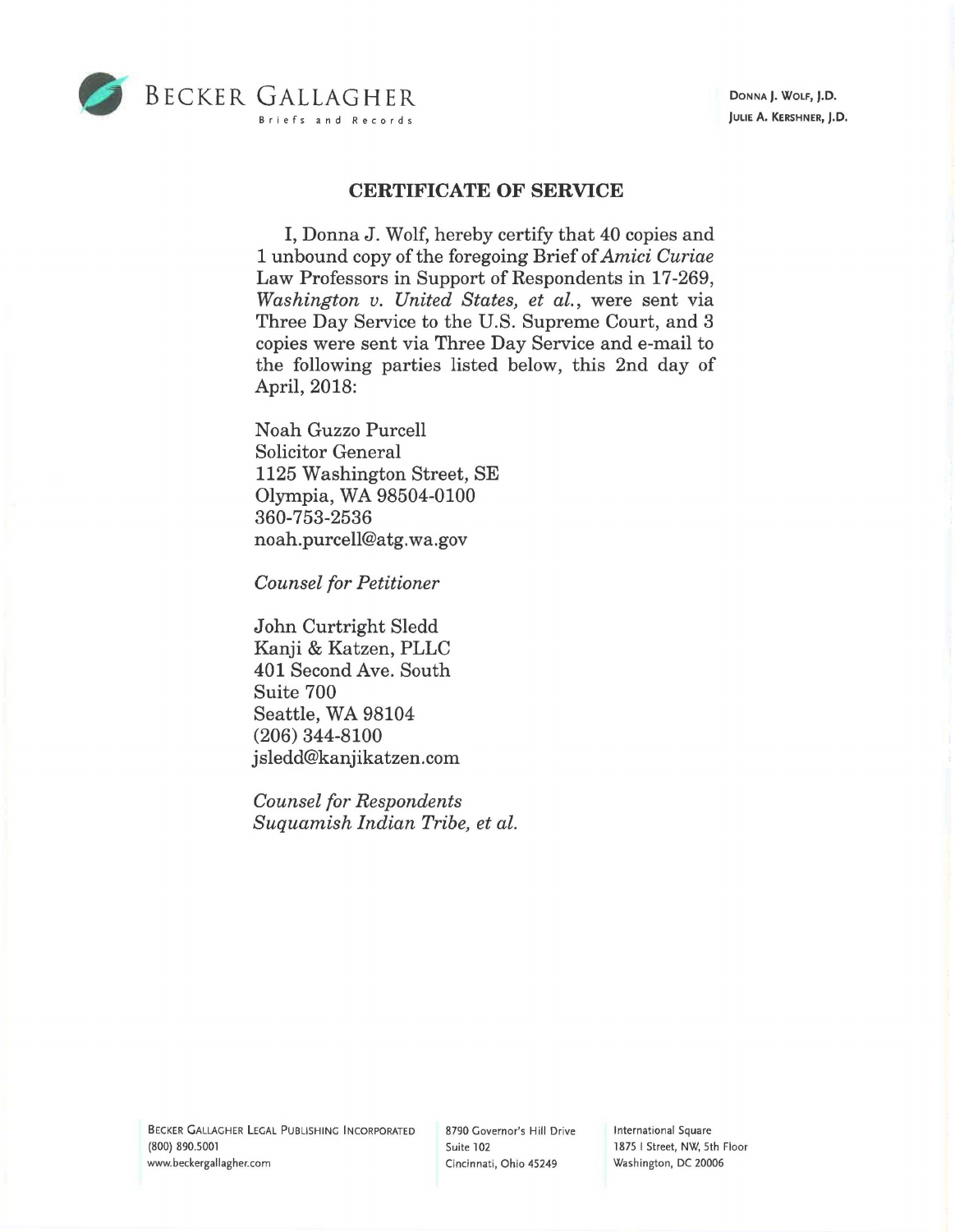Noel J. Francisco *Counsel of Record*  Solicitor General United States Department of Justice 950 Pennsylvania Avenue, NW Washington, DC 20530-0001 (202) 514-2217 SupremeCtBriefs@USDOJ.gov

*Counsel for United States* 

Colette Routel *Counsel of Record*  Mitchell Hamline School of Law 875 Summit Ave. Saint Paul, MN 55105 (651) 290-6327 colette.routel@mitchellhamline.edu

Bethany Berger University of Connecticut School of Law 65 Elizabeth St. Hartford, CT 06105 bethany.berger@law.uconn.edu

*Counsel for Amici Curiae*